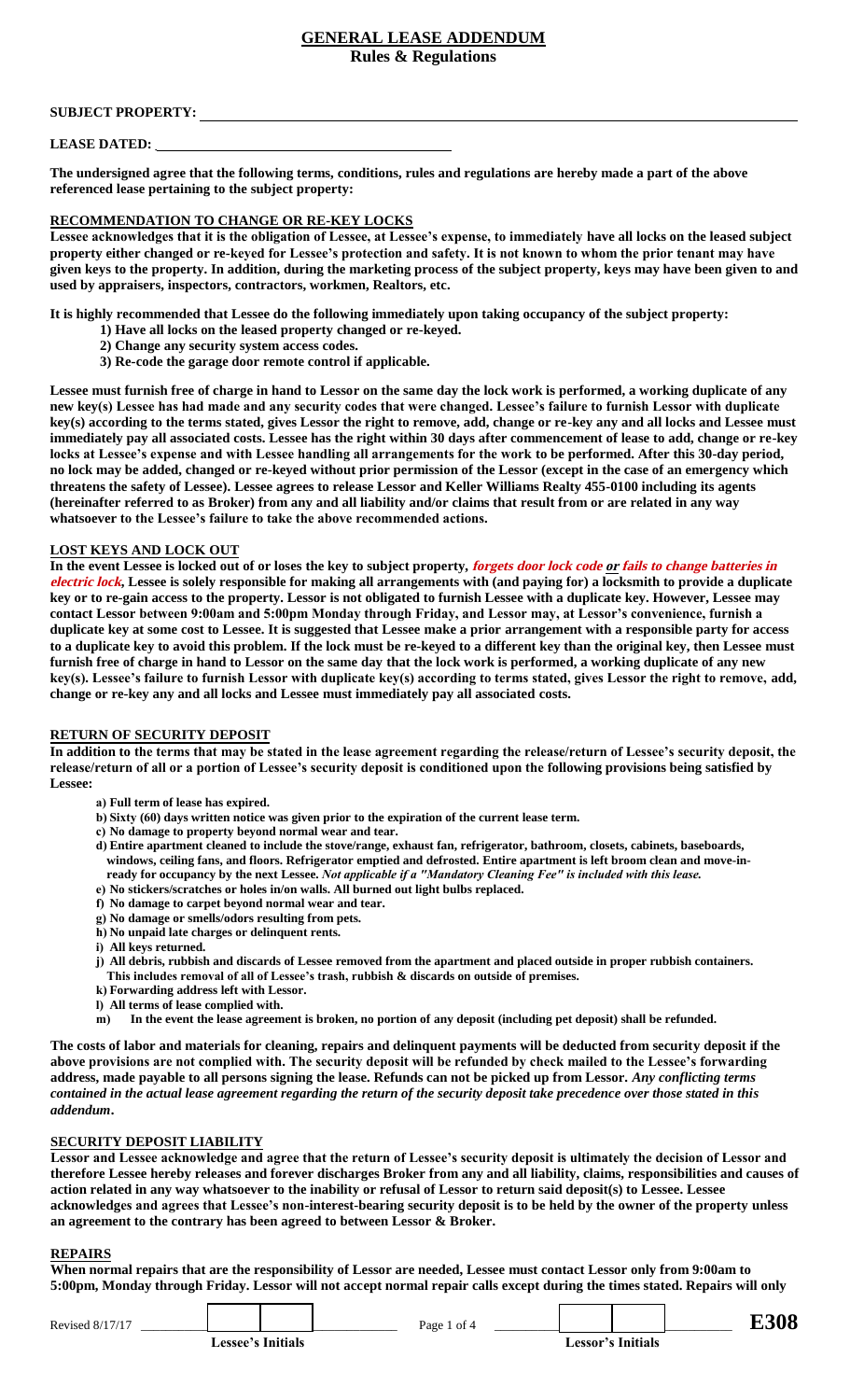**be scheduled during the normal business hours of the required repairman, excluding weekends and holidays.** 

**Emergency repairs (such as flooding, electrical or gas problems which could cause a fire, or other situations which could endanger life or property) can be reported at any time to Lessor. Additionally, Lessee is instructed in this event to directly contact the appropriate city agency since their emergency services can usually respond faster than an individual service company.** 

**Lessee acknowledges and agrees that the mere inconvenience and discomfort resulting from the failure of either a heating or cooling system is not considered an emergency repair.** 

#### **FREEZING TEMPERATURES**

**Whenever the temperature falls below 32 degrees, even if just for a few hours, Lessee must turn on all water faucets (hot and cold) including exterior faucets and let them run to prevent damage to pipes. Water must run until temperature rises above 32 degrees. Lessee is responsible for freeze damages to pipes and all resultant damages from not taking precautions. If Lessee is leaving town, Lessee must make arrangements with a friend or neighbor to turn on water in event of a freeze. BE SURE ALL STOPPERS ARE REMOVED BEFORE RUNNING WATER.** 

#### **LEAVING TOWN AND EXTENDED ABSENCES**

**If Lessee will be absent from the premise for an extended time, Lessee must make arrangements with a responsible party to monitor the premise for problems. Lessee must also notify Lessor, although Lessor is not responsible for damage or loss occurring during Lessee's absence.**

#### **AIR CONDITIONERS**

**Depending on the type of filter used, Lessee must change or clean all air conditioning filters regularly (at least once a month when in use). If filter is the type that can be cleaned, first vacuum it and then soak it in a solution of ammonia and water. Always wait at least five minutes before restarting an air conditioning unit or you may blow a fuse or circuit breaker. See the provisions titled "Fuses and Circuit Breakers".**

## **REFRIGERATORS/FREEZERS**

**Lessee must not use an ice pick or any sharp object to defrost refrigerator or freezer. Puncture holders can render the appliance un-fixable and Lessee will be responsible for cost of damage or replacement.** 

### **APPLIANCES**

**If any appliance does not work, Lessee must check to see if:** 

- **a) appliance is plugged in**
- **b) switch is turned on**

**c) thermostat (if any) is properly set and batteries are operable.**

**d) fuse is blown or circuit breaker has been tripped**

**FAILURE TO DO SO WILL CAUSE LESSEE TO BE OBLIGATED FOR COST OF SERVICE.** 

#### **FUSES AND CIRCUIT BREAKERS**

**Lessee is solely responsible for replacing blown fuses and for re-setting circuit breakers. The cost of any service call involving the replacement of a blown fuse or re-setting a tripped circuit breaker will be paid by Lessee. Lessee must replace fuses only with the same type and size so that the electrical service will be adequate and not overloaded.** 

#### **DRAINS/PLUMBING**

**Lessee will not pour grease (even small amounts) down drains. Grease should be poured into a separate container and later disposed of. Lessee will only flush natural waste. Lessee will not flush anything else (even if marked as flushable), including but not limited to, personal hygiene products, sanitary napkins, cleaning wipes, face wipes, baby wipes, paper towels, O-tips or Swiffer type materials. If the sewer clogs or backs up and any items beyond natural waste are found in the sewer line or it's determined to be the fault of the Lessee or their guests, Lessee shall be responsible for all associated costs to remedy the sewer/drain problem.** 

#### **PICTURES/WALL HANGINGS**

**Lessee will not put holes in walls or use stick-on-type hangers to mount pictures or any other type of wall hangings. If premises contain picture molding, use of hooks from picture molding is permitted.** 

#### **HARDWOOD FLOORS**

**Lessee will not wet mop hardwood floors. Lessee will only clean hardwood floors with a DUST MOP or VACUUM CLEANER with a hardwood floor attachment. Floors need frequent waxing for protection and Lessee will only use WAX DESIGNED FOR USE ON HARDWOOD FLOORS.** 

#### **COUNTER TOPS**

**Lessee will not put hot pots or pans directly on counter tops. Protective pads will be used. Lessee will use a chopping block and not chop or cut things directly on counter tops.** 

#### **CARPET, DRAPERIES AND MINI-BLINDS**

**Drapes must not be removed from windows without written consent of Lessor. If removal is allowed, drapes with a neutral backing must be used. Carpet must not be removed or altered without approval of Lessor and must be kept free of dirt and stains.** 

#### **RAIN**

**Lessee will not leave windows or doors open when leaving the premise since sudden rainstorms can cause extensive damage. If damage results from this cause, Lessee is obligated to pay the related cost of repairs.** 

#### **PLANTS**

**Lessee is obligated to pay for cost of any damage related to having plants in the interior of the premise. Solid protective saucers which are elevated off the floor, window sill, etc.… by the use of footings will be used under all interior plants.** 

| Revis<br>. |  | Page<br>$\Omega$ T $\Omega$ |  |  |  |  |
|------------|--|-----------------------------|--|--|--|--|
|------------|--|-----------------------------|--|--|--|--|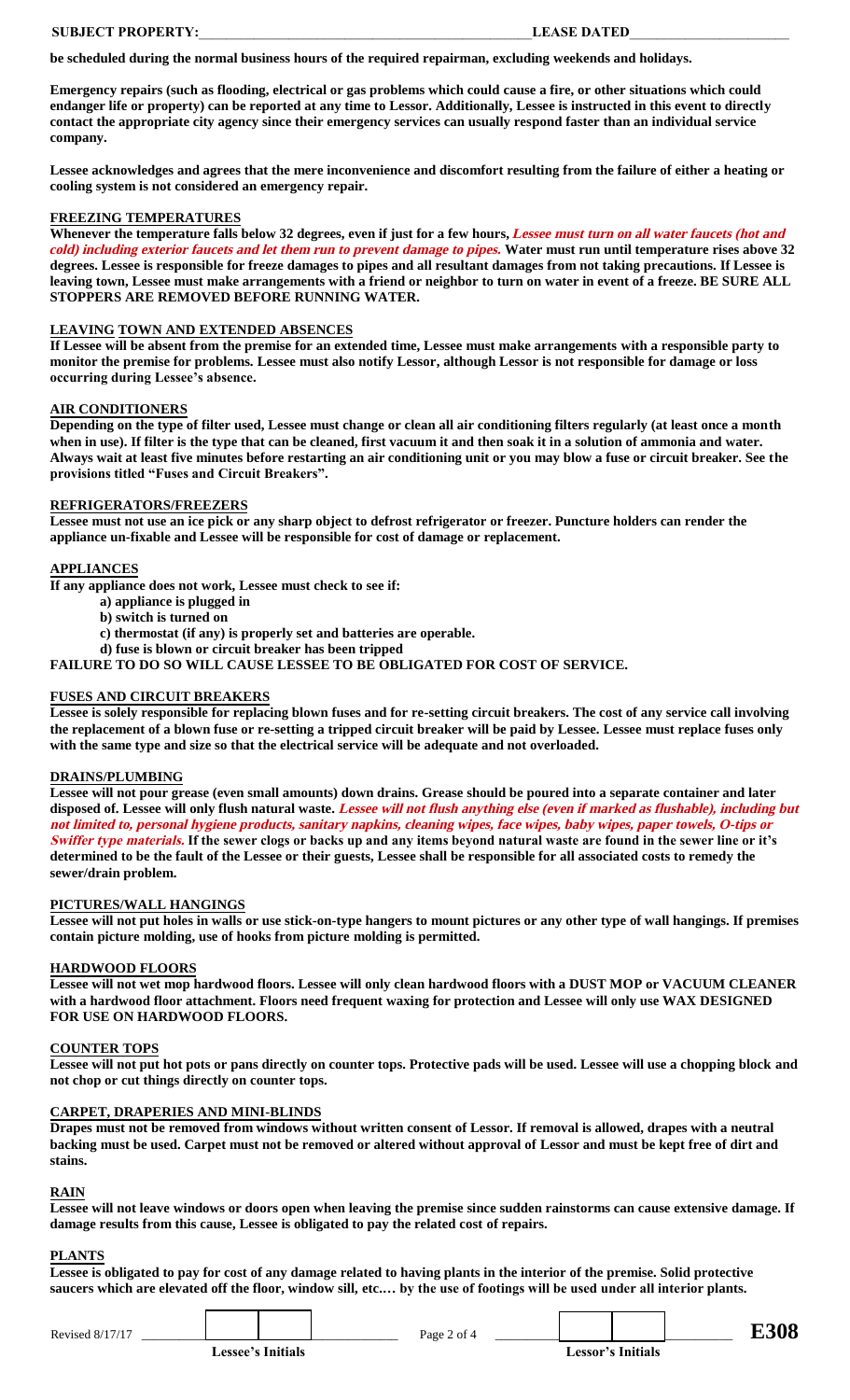#### **GARBAGE AND TRASH**

**Lessee will not set out garbage or trash prior to the evening before scheduled pick-up. Garbage will be placed in secure trash cans, and trash will be properly bundled/packed for pick-up. Lessee will take in all garbage cans no later than the evening of collection day, and at the same time pick up any debris that may have been spilled by garbage collectors and/or animals, etc.**

#### **PEST CONTROL/EXTERMINATION**

**Lessee is responsible for maintaining, at Lessee's expense, adequate pest control/extermination of the premises. This includes but is not limited to roaches, fleas, moths, rodents and dead animals. Wood-destroying insects and organisms are excluded from this provision. Lessee's failure to adequately maintain pest control/extermination will result in Lessee being charged for the cost of pest control/extermination that may be ordered by Lessor.** 

#### **IMPROVEMENTS/REPAIRS/APPLIANCES FOR LESSEE**

**To be binding on the parties hereto, any agreement to make improvements or repairs to the property or to install appliances in the property for Lessee must be stated and agreed to in writing. The parties affirm that no verbal offer or agreement regarding improvements, repairs or appliances have been made between/by all parties to the lease.** 

**UTILITIES: All utilities will be in the name of and paid for by Lessee unless stated otherwise herein.** 

#### **SALE OF THE PROPERTY**

**In the event the leased property is sold, Lessee agrees to be bound to any subsequent owner/lessor by all the terms contained in the lease agreement referenced herein and any addenda thereto even though said subsequent owner/lessor was not a party to the aforementioned lease.** 

#### **NSF CHECKS**

**If Lessee issues a check as payment for any obligation under the terms of the lease and said check cannot be deposited into payee's account due to the check being NSF (Non Sufficient Funds), the amount of the NSF check plus either the amount for the NSF charges to the Lessor or the amount of any NSF penalty stated elsewhere in the lease (whichever amount is greater) must be paid by Lessee in the form of cash or money order within 48 hours after notification by Lessor.** 

#### **USE OF THE TERM BROKER:**

**The term Broker as used herein means Keller Williams Realty 455-0100 including its agents and employees.** 

#### **USE OF THE TERM LESSOR**

**The term Lessor as used herein means only the owner of the property if the property is not managed by Broker. However, if the property is managed by Broker, then the term also applies to the Lessor's real estate agent who is licensed with Broker and who serves as the Lessor's designated property manager.**

#### **DISCLAIMER OF LIABILITY FOR LESSEE'S PERSONAL PROPERTY**

**Lessee acknowledges that Lessor is not responsible for any loss or damage to Lessee's personal property such as: BURGLARY:** *Should this rental property be burglarized and any of Lessee's possessions stolen, the Lessor will have no liability for the incident or any resultant loss incurred by Lessee.* 

**WATER, MOISTURE & MOLD DAMAGE:** *If Lessee's possessions are damaged or loss due to flood waters, a break in a water line, a roof leak, moisture or mold, the Lessor will have no liability for the damage***.** 

**FIRE:** *In the event of a fire, the Lessor's insurance will only cover the damage to the structure. Lessee's personal belongings are not covered***.** 

**For the above reasons, it is strongly recommended that Lessee purchase a renter's insurance policy and a separate flood** 

**insurance policy to cover the numerous perils which could involve Lessee's personal property. Lessee hereby releases Lessor and Broker from any and all liability and/or claims that may result from or be related to the Lessee's failure to take the above recommended actions.** 

## **VEHICLES AND MOVING VANS**

**Lessee will only use the streets or driveways to drive on or park vehicles. Lessee will not permit anyone to drive or park on lawns or sidewalks. Lessee is responsible for damage caused by moving vans hired by Lessee that fail to adhere to this procedure.** 

## **\*\*PARKING:**

| There is/are | parking spaces on the premise assigned to Lessee described as follows: |                                    |                          |
|--------------|------------------------------------------------------------------------|------------------------------------|--------------------------|
|              |                                                                        | and Lessee will not park more than | vehicles on the premise. |

#### **\*\*BOATS, TRAILERS & OTHER EQUIPMENT:**

**Lessee (can\_\_\_\_) (cannot\_\_\_\_) keep boats, trailers or other equipment on the premise. Authorization to keep any of these items on the premise will be described elsewhere herein.** 

**\*\*SMOKE DETECTORS:** A total of \_\_\_\_\_ smoke detectors will be provided by  $\qquad$  and  $\qquad$ **maintained by Lessee. Lessee is responsible for ensuring (at Lessee's expense) that the leased premise has the recommended number of smoke detectors and that said detectors are properly installed.** 

## **\*\*PET PROVISION**

Lessee (is / is not) **allowed to have a pet occupy the property during the term of the lease. If Lessee is allowed to have a pet occupy the property during the term of the lease, then the following will apply:** 

| For and in consideration of an additional security deposit amounting to \$ | (hereinafter referred)                                  |  |
|----------------------------------------------------------------------------|---------------------------------------------------------|--|
| to as Pet Deposit) and/or an additional monthly rental fee amounting to \$ | (hereinafter referred to                                |  |
| as Pet Rent), Lessee is allowed to have a total of                         | pet(s) occupy the property during the term of the lease |  |
| namely:                                                                    |                                                         |  |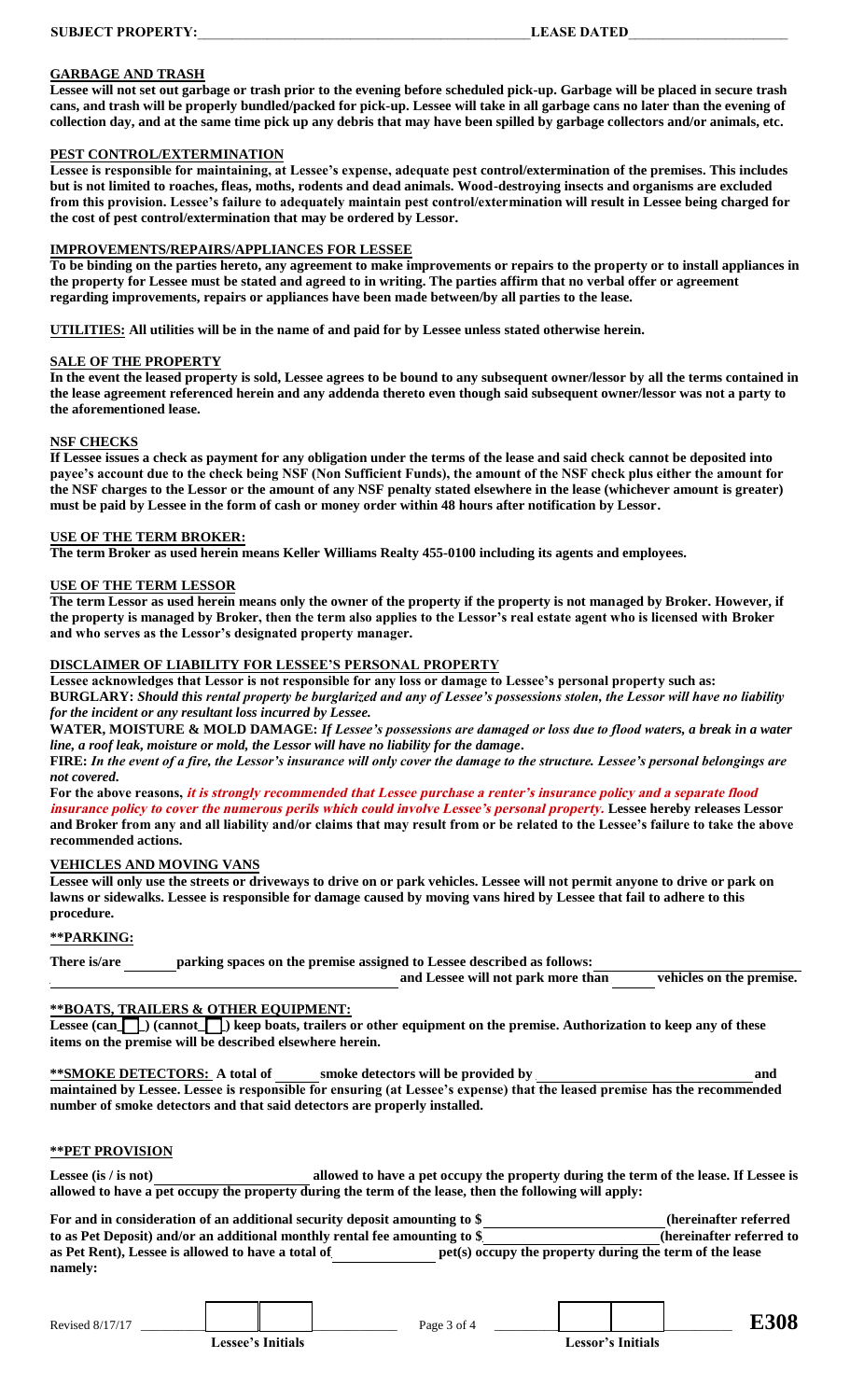| <b>SUBJECT PROPERTY:</b>              |              | <b>LEASE DATED</b>                |
|---------------------------------------|--------------|-----------------------------------|
| <b>Description of allowed Pet(s):</b> |              |                                   |
| <b>Type</b>                           | <b>Breed</b> | Weight<br>lbs. Sex<br><b>Name</b> |
| <b>Type</b>                           | <b>Breed</b> | Weight<br>lbs. Sex<br><b>Name</b> |
| <b>Type</b>                           | <b>Breed</b> | Weight<br>lbs. Sex<br><b>Name</b> |

**However, it is specifically understood that this provision may be cancelled by Lessor giving five (5) days written notice to Lessee should Lessor determine that the pet(s) is/are destructive to the property or grounds or that the pet(s) is/are unduly noisy or is/are disturbing or menacing to any other resident of the apartment/property community or causes any problem due to pet waste on the property or the surrounding neighborhood. Such cancellation of this pet provision shall in no way affect the other terms of the lease agreement between the parties which shall remain in full force and effect as to all its terms and conditions.** 

Pet(s) shall  $\Box$  / shall not  $\Box$  be left outside unattended.

The individual weight limit for allowed pet(s) is \_\_\_\_\_\_\_\_\_\_\_\_\_\_ lbs. (full grown) and exceeding this weight limitation by any allowed pet will give the Lessor the right to require the Lessee to permanently remove the non-compliant pet(s) from the **property.** 

## **The Pet Rent (if any) is totally non-refundable to Lessee**

 **A minimum of \$ \_\_\_\_\_\_\_\_\_\_\_\_\_\_ of the Pet Deposit will automatically be forfeited upon move-out for sanitizing the property. Any additional expense to correct damage or problems caused by pet(s) will be deducted from the Pet Deposit and the balance of the Pet Deposit (if any) will be returned to Lessee. Lessee specifically agrees that Lessee's liability and obligation for any damage or problems caused to the property or its grounds by pet(s) is not limited to just the amount of the Pet Deposit but rather to the full amount of any cost to correct any such damage or problems. If Lessee removes the approved pet(s) prior to the expiration of the lease, no portion of the Pet Deposit will be refunded to Lessee until the actual expiration of the lease and then only according to the terms stated herein.** 

## **\*\*LAWN MAINTENANCE:**

The <u>seponsible for cutting the grass and edging the lawn frequently enough to maintain a good appearance to the premise. The seponsible for weeding & trimming flower beds. The</u> is responsible for weeding & trimming flower beds. The **Lessor is responsible for all other lawn maintenance unless stated otherwise herein.** 

**\$ \_\_\_\_\_\_\_\_\_\_\_\_\_\_\_\_\_\_\_\_\_ shall be added to Lessee's monthly rent if Lessee, in the sole opinion of Lessor, fails to properly perform any lawn maintenance that is the responsibility of Lessee and in such event Lessor shall subsequently assume that lawn maintenance responsibility.** 

#### **\*\*NOTICE OF TERMINATION OF LEASE:**

**Contrary to what may be stated elsewhere in the lease, if either Lessor or Lessee wants to terminate the lease at the expiration of its term, then that party must give the other party written notice at lease \_\_\_\_\_\_\_\_\_\_\_days prior to the expiration date of the current lease term.** 

 $\mathcal{L}_\mathcal{L} = \{ \mathcal{L}_\mathcal{L} = \{ \mathcal{L}_\mathcal{L} = \{ \mathcal{L}_\mathcal{L} = \{ \mathcal{L}_\mathcal{L} = \{ \mathcal{L}_\mathcal{L} = \{ \mathcal{L}_\mathcal{L} = \{ \mathcal{L}_\mathcal{L} = \{ \mathcal{L}_\mathcal{L} = \{ \mathcal{L}_\mathcal{L} = \{ \mathcal{L}_\mathcal{L} = \{ \mathcal{L}_\mathcal{L} = \{ \mathcal{L}_\mathcal{L} = \{ \mathcal{L}_\mathcal{L} = \{ \mathcal{L}_\mathcal{$ 

#### **ADDITIONAL TERMS AND CONDITIONS:\_\_\_\_\_\_\_\_\_\_\_\_\_\_\_\_\_\_\_\_\_\_\_\_\_\_\_\_\_\_\_\_\_\_\_\_\_\_\_\_\_\_\_\_\_\_\_\_\_\_\_\_\_\_\_\_\_\_\_\_\_\_\_\_\_\_\_\_**

## *WE DO BUSINESS IN ACCORDANCE WITH ALL FAIR HOUSING LAWS.*

| <b>Lessee's Name</b><br><b>Email / Phone Number</b>                                         | Signature                                              | <b>Date</b> | Lessor's Name                                 | Signature                | Date                           |
|---------------------------------------------------------------------------------------------|--------------------------------------------------------|-------------|-----------------------------------------------|--------------------------|--------------------------------|
| <b>Lessee's Name</b><br><b>Email / Phone Number</b>                                         | Signature                                              | Date        | <b>Lessor's Name</b>                          | <b>Signature</b>         | Date                           |
|                                                                                             | <b>Property Manager's Information (if applicable):</b> |             | <b>Property Manager's Signature</b>           |                          | <b>Date</b>                    |
| their contact information.                                                                  | Yes, there is a PROPERTY MANAGER, see                  |             |                                               |                          |                                |
| PROPERTY is managed by the <b>OWNER</b> and<br>their contact information is listed instead. |                                                        |             | <b>Property Manager's Name (Printed)</b>      |                          | Owner Manages Property Instead |
| <b>Property Manager's Contact Information:</b>                                              |                                                        |             | <b>Property Managers Email / Phone Number</b> |                          |                                |
| Revised 8/17/17                                                                             | <b>Lessee's Initials</b>                               |             | Page 4 of 4                                   | <b>Lessor's Initials</b> | E308                           |